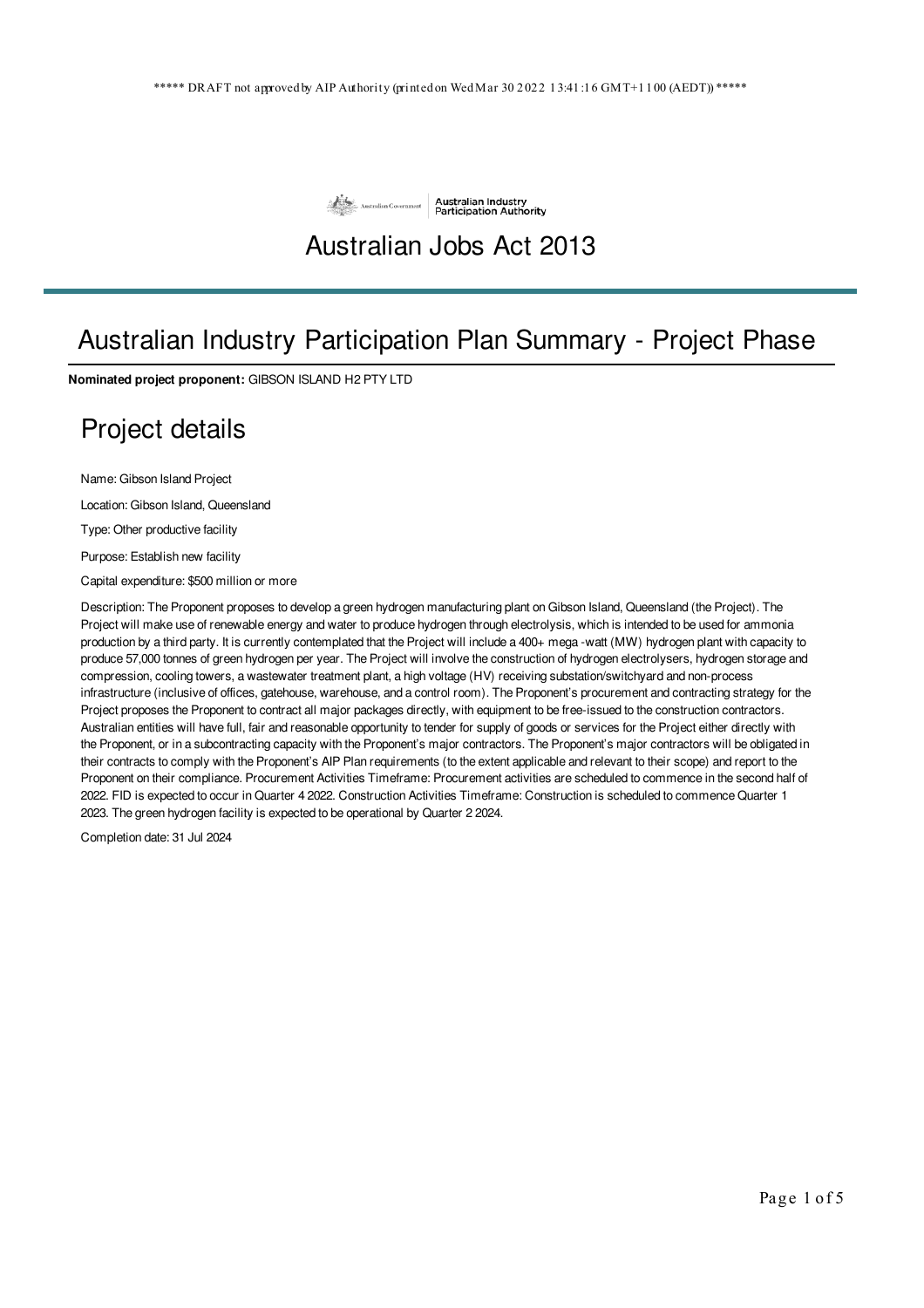## Key goods and services

Indicative list of key goods and services to be acquired for the project:

| Key goods and services                                                 | <b>Opportunities for</b><br>Australian entities <sup>®</sup> | <b>Opportunities for</b><br>non-Australian<br>entities | <b>Explanation for no opportunities</b><br>for Australian entities |
|------------------------------------------------------------------------|--------------------------------------------------------------|--------------------------------------------------------|--------------------------------------------------------------------|
| Feasibility / Front End Engineering Design<br>(FEED) Studies           | Yes                                                          | Yes                                                    |                                                                    |
| Balance of System & Plant (fabrication,<br>procurement & construction) | Yes                                                          | Yes                                                    |                                                                    |
| Supply of Electrolysers                                                | Yes                                                          | Yes                                                    |                                                                    |
| Supply of HV Cables                                                    | Yes                                                          | Yes                                                    |                                                                    |
| Supply of HV Transformers                                              | Yes                                                          | Yes                                                    |                                                                    |
| Supply of HV Switchgear                                                | Yes                                                          | Yes                                                    |                                                                    |
| Supply of Switch Room                                                  | Yes                                                          | Yes                                                    |                                                                    |
| Supply of Compression Skids                                            | Yes                                                          | Yes                                                    |                                                                    |
| Supply of Water Treatment Plant                                        | Yes                                                          | Yes                                                    |                                                                    |
| Supply of Utilities & Instrument Air                                   | Yes                                                          | Yes                                                    |                                                                    |
| Supply of Cooling Towers                                               | Yes                                                          | Yes                                                    |                                                                    |
| Supply of Central Control Room                                         | Yes                                                          | Yes                                                    |                                                                    |
| Supply of H2 Analyser                                                  | Yes                                                          | Yes                                                    |                                                                    |
| Supply of Metering Skid                                                | Yes                                                          | Yes                                                    |                                                                    |
| Construction of Earthworks & Civils                                    | Yes                                                          | Yes                                                    |                                                                    |
| Construction of Non-Processing<br>Infrastructure (NPI)                 | Yes                                                          | Yes                                                    |                                                                    |
| Installation of the Process Plant                                      | Yes                                                          | Yes                                                    |                                                                    |
| Installation of 33kV Electrical Distribution                           | Yes                                                          | Yes                                                    |                                                                    |

 $\check{}$ An Australian entity is an entity with an ABN or ACN

Project standards:

Australian International

## Supplier information and communication

Project proponent's contact person for supplier enquiries:

**Contact person name** Ray Loh **Contact person position** Manager, ICNWA **Phone number** 0893657499 **E-mail** Ray.Loh@icnwa.org.au

Project proponent website: https://www.fmgl.com.au/about-fortescue/our-operations and http://gateway.icn.org.au/

Project opportunities website: http://gateway.icn.org.au/

Supplier engagement and communication actions :

Promote project opportunities through industry associations Conduct supplier information briefings on project opportunities and bid processes Issue media releases or ASX announcements on project developments and opportunities Community Liaison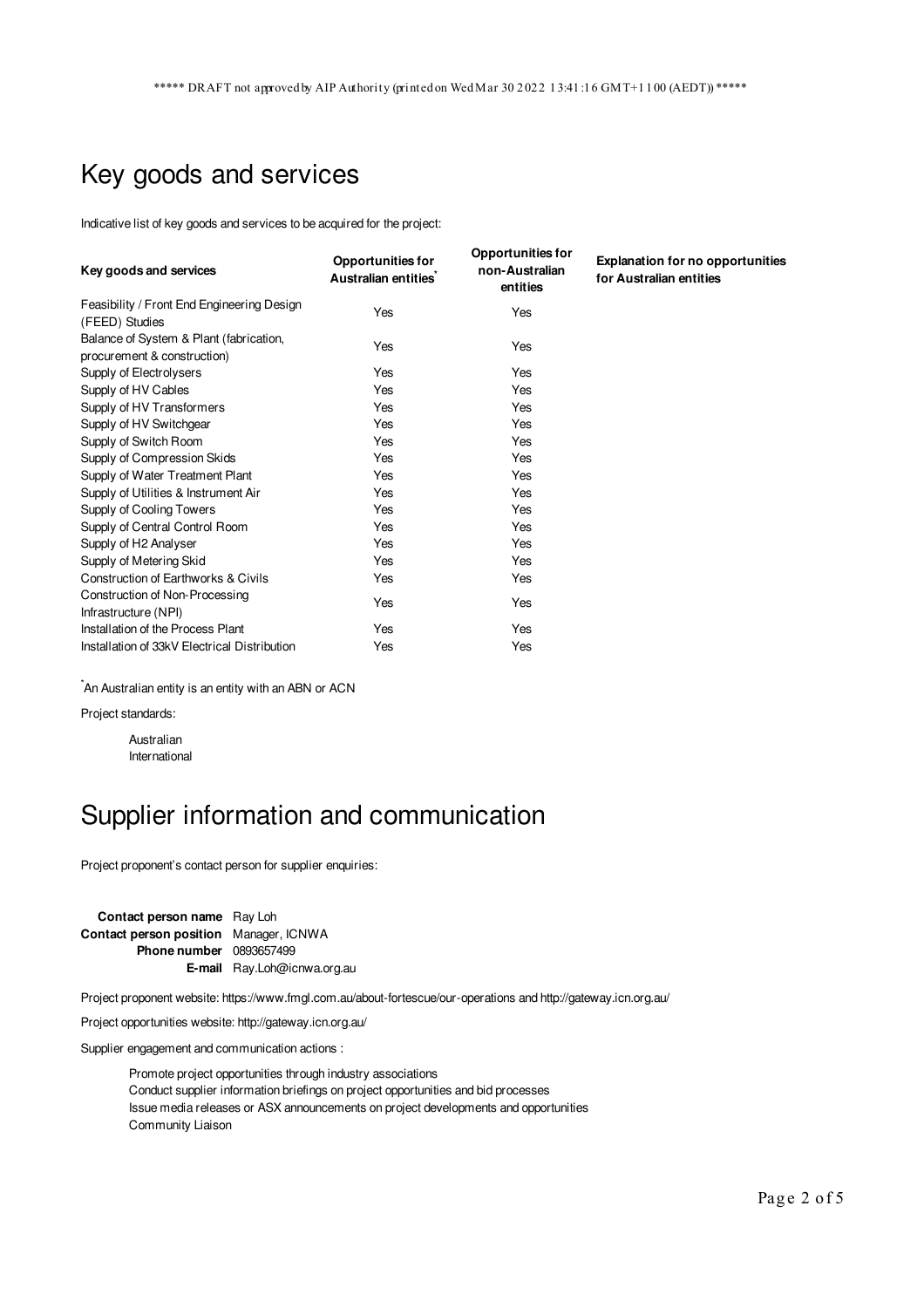### Building Australian industry capability

Supplier capability development actions:

Recommend suppliers undertake training and/or accreditation Provide market intelligence to suppliers Transfer new product and process technology to suppliers Encourage joint ventures and alliances between suppliers Support supplier development initiatives of industry associations or governments

Global supply chain integration actions:

Introduce suppliers to global supply chain partners Facilitate strategic partnering and joint ventures between Australian and international suppliers Recommend suppliers undertake export readiness training or international accreditation Provide references for high performing suppliers

Feedback process for unsuccessful bidders:

If an Australian entity is not shortlisted to participate in a tender or has been unsuccessful in the tender, the Proponent will work with ICN to provide feedback. More specifically, the Proponent, working with ICN will: • provide information on recommended development activities to increase the unsuccessful tenderer's capabilities and capacity for future tender processes, including referral to support programs; and  $\cdot$ provide general feedback on the strengths and weaknesses of tenders, suggestions for improving the quality of submissions and how to improve competitiveness for future opportunities. In addition, the Project's procurement entities will be contractually required to offer feedback to unsuccessful Australian tenderers, which will include recommendations of relevant training, skills, capability and capacity development where relevant.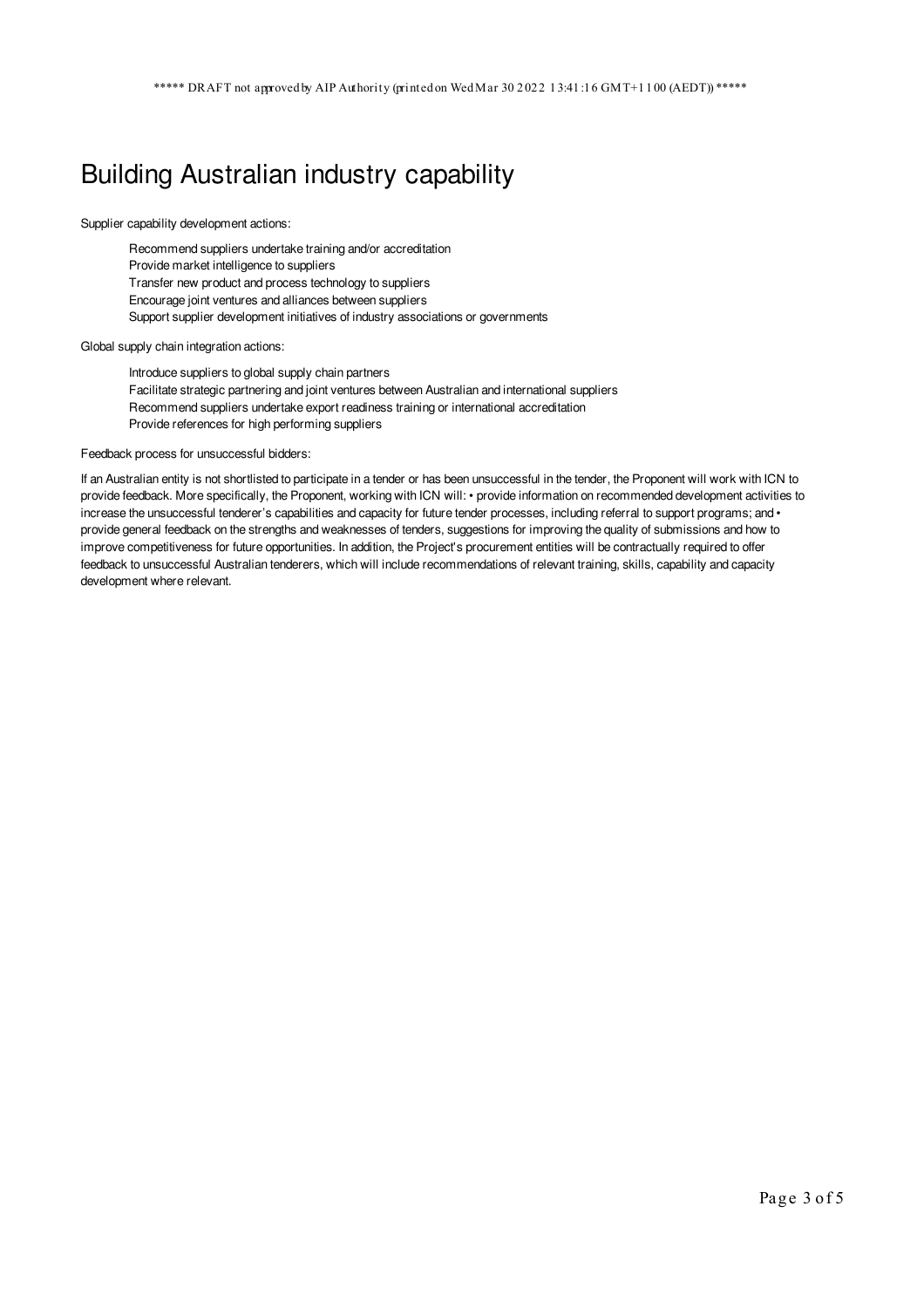#### Australian Industry Participation Plan Summary - Operations Phase

**Nominated facility operator:** GIBSON ISLAND H2 PTY LTD

### Facility details

Name: Gibson Island Project Location: Gibson Island, Queensland Type: Other productive facility

# Key goods and services

Indicative list of key goods and services to be acquired for the new facility:

| Key goods and services                                                              | <b>Opportunities for</b><br>Australian entities <sup>®</sup> | <b>Opportunities for</b><br>non-Australian<br>entities | <b>Explanation for no</b><br>opportunities for Australian<br>entities |
|-------------------------------------------------------------------------------------|--------------------------------------------------------------|--------------------------------------------------------|-----------------------------------------------------------------------|
| Waste Management Services                                                           | Yes                                                          | Yes                                                    |                                                                       |
| Fire System Contract                                                                | Yes                                                          | Yes                                                    |                                                                       |
| <b>Chemical Contract</b>                                                            | Yes                                                          | Yes                                                    |                                                                       |
| Pump Repair Services                                                                | Yes                                                          | Yes                                                    |                                                                       |
| Rotating Equipment Repair Services                                                  | Yes                                                          | Yes                                                    |                                                                       |
| Valve Repair Services                                                               | Yes                                                          | Yes                                                    |                                                                       |
| <b>Technology Supplier Services</b>                                                 | Yes                                                          | Yes                                                    |                                                                       |
| <b>Scaffolding Services</b>                                                         | Yes                                                          | Yes                                                    |                                                                       |
| Cranes (Fixed, Gantry, HE, Mobile) Services                                         | Yes                                                          | Yes                                                    |                                                                       |
| Offsite Mechanical Repair Services                                                  | Yes                                                          | Yes                                                    |                                                                       |
| Control System Integrator Contracts                                                 | Yes                                                          | Yes                                                    |                                                                       |
| <b>Classified Plant Contract</b>                                                    | Yes                                                          | Yes                                                    |                                                                       |
| Hire Equipment Contract                                                             | Yes                                                          | Yes                                                    |                                                                       |
| Aircon Servicing Contract                                                           | Yes                                                          | Yes                                                    |                                                                       |
| Non-Process Facilities Contract                                                     | Yes                                                          | Yes                                                    |                                                                       |
| Security Services Contract                                                          | Yes                                                          | Yes                                                    |                                                                       |
| Specialist Engineering Services Contracts (RBI<br>Inspections, EEHA Inspections, et | Yes                                                          | Yes                                                    |                                                                       |
| Instrument Calibration Services                                                     | Yes                                                          | Yes                                                    |                                                                       |
| Painting Services - Contracts                                                       | Yes                                                          | Yes                                                    |                                                                       |
| Industrial Insulation Services Contracts                                            | Yes                                                          | Yes                                                    |                                                                       |
| Electrolyser (Spares)                                                               | Yes                                                          | Yes                                                    |                                                                       |
| Balance of Plant (Spares)                                                           | Yes                                                          | Yes                                                    |                                                                       |

\*An Australian entity is an entity with an ABN or ACN

Facility standards:

Australian International